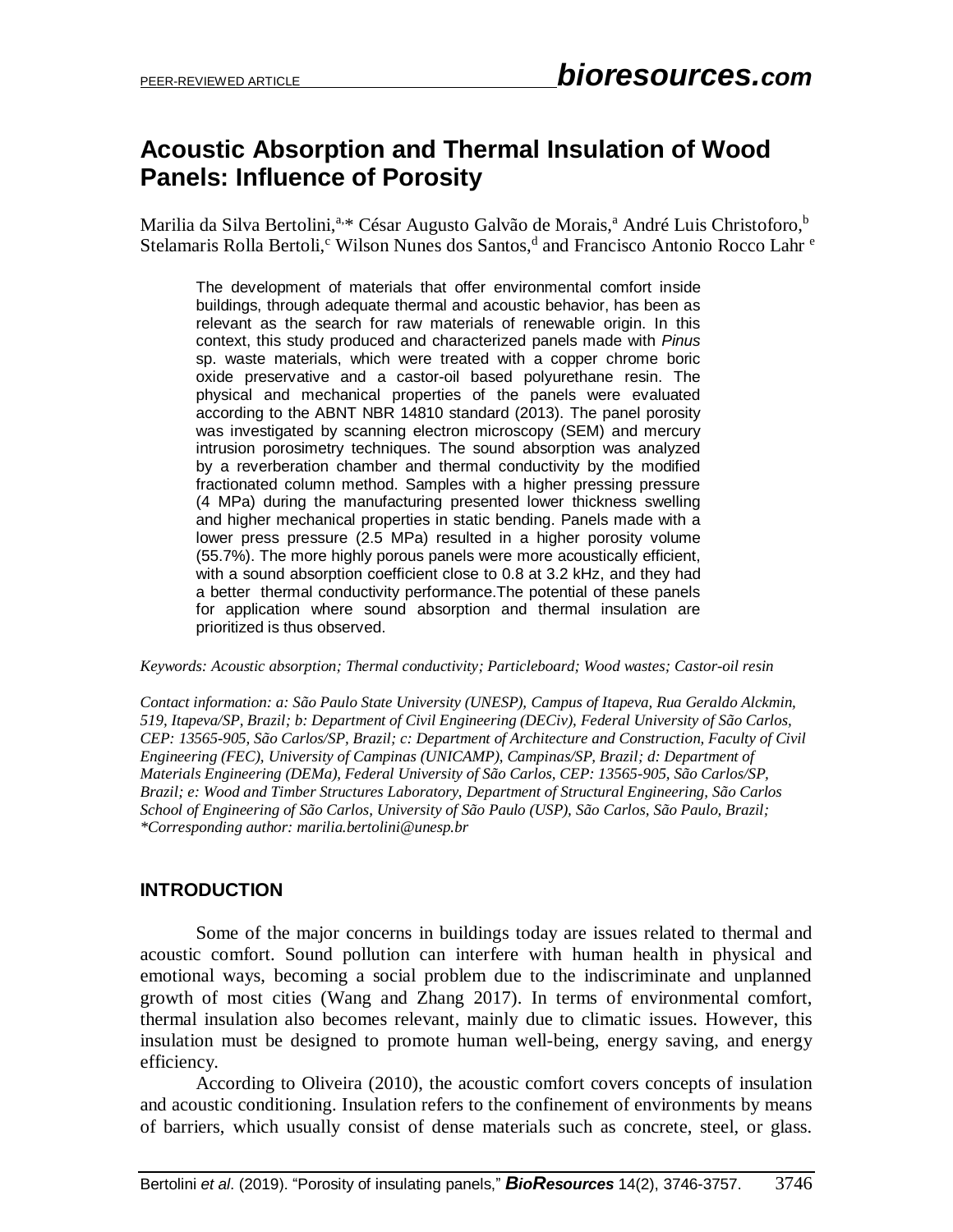Conditioning, however, consists of reducing or eliminating reverberation in an environment, guaranteeing a highlevel of comprehension of speech, through sound absorption.

One of the most important aspects of sound absorbing materials is their structure, either fibrous or porous, allowing the passage of airflow so that the sound waves penetrate pores or interstices of the fibers, dissipating acoustic energy into thermal energy (Oliveira 2009). In this phenomenon, the air molecules on the material surface and inside its pores are forced to vibrate, thus reducing their original energy due to thermal losses of the air inside the material. At low frequencies, these changes are isothermal and at high frequencies they are adiabatic (Crocker and Arenas 2007).

Thermal insulation materials can prevent heat loss and provide thermal comfort. The effectiveness of an insulation material is related to its thermal conductivity: the lower the thermal conductivity of a material, the higher its insulating effectiveness (Adekoya*et al.* 2018). A porous structure becomes interesting in terms of thermal insulation. The air present in the internal voids of an insulating material offers high thermal resistance due to its low conductivity (Costa 2008;Zhou *et al.* 2010).

Some materials present this porosity, offering thermal insulation, such as the following: glass wool; rock wool; elastomeric foams; coconut; and other vegetable fibers. However, combining this feature with the development of environmentally sound products becomes increasingly relevant.

Currently, studies have been developed to obtain new products combining their use of industrial waste with a thermoacoustic application. Cravo (2013) produced and evaluated the thermal properties of low density hybrid panels, which were derived from peanut shells, green coconut fiber, and a castor-oil based polyurethane resin. Arenas *et al.* (2014) carried out sound absorption analysis of samples prepared with unbleached loosefill cellulose crumbs. Wang *et al.* (2016) investigated the adaptability of paper sludge with wood fiber in cement-based insulation mortar by means of thermal conductivity. In a study by Ferrández-García *et al.* (2017), acoustic and thermal properties were determined for boards made from the pruning waste of washingtonia palm trees.

Particleboards are promising products for thermoacoustic use. Particleboards have is a considerable production volume in the world. According to FAO (2018), the world production reached 95 million  $m<sup>3</sup>$  in 2017. Brazil is the second largest producer in the Americas, with a production of approximately 3.1 million  $m<sup>3</sup>$  in 2017 and a growth of approximately 1.0 million  $m<sup>3</sup>$  in the last 15 years (FAO 2018).

Particleboard production in Brazil had growth of its supply in the beginning of the 1970s, but only in 1991 was there expressive growth in its demand, altering the increase of income per capita and incorporating to the consumer market the demand of popular furniture. This scenario was reflected in the increase in the consumption of wood panels, with the country having the first importation in a large amount of product (Roque and Valença 1998). However, the construction market for particleboard application has been explored only slightly in Brazil.

To evaluate the influence of panel porosity on their thermal and acoustic properties, this study produced and characterized panels made with *Pinus* sp. waste, treated with a preservative composed of chromium, copper, and boron (CCB) in an oxide base, and castoroil based polyurethane resin, under different pressing conditions.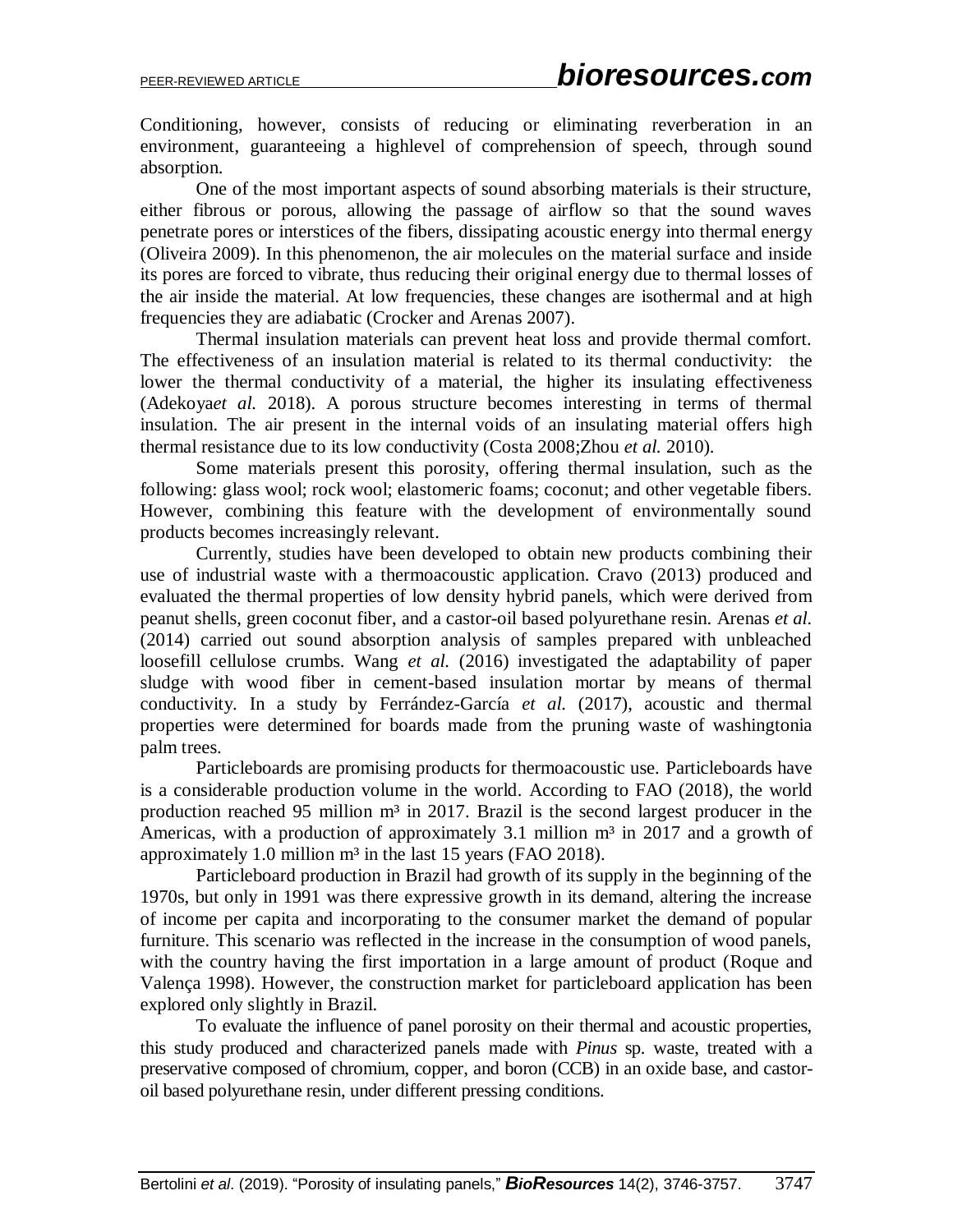## **EXPERIMENTAL**

## **Materials**

Particles of *Pinus* sp. impregnated with the CCB preservative were used to produce panels, with a retention of 7.5 kg/m<sup>3</sup>. This wood waste was provided by Prema Tecnologia e Comércio S/A, Rio Claro, São Paulo, Brazil, company responsible for the preservative treatment.

Adhesive was supplied by Plural Indústria Química LTDA, São Carlos, São Paulo, Brazil. It is a bicomponent type resin with 100% solids content. Component A is a polyol derived from vegetable oil (Castor oil), density 1.2  $g/cm^3$ , and component B is a polyfunctional isocyanate, density of 1.24  $g/cm<sup>3</sup>$ . The proportion of adhesive used was 12%, based on the weight of wood particles.

## **Methods**

#### *Production of panels*

Initially, *Pinus* sp. waste was transformed into particles in a knife mill; the particles were passed through a 2.38 mm sieve.

For the manufacture of the particleboards the following methodology was followed: homogenization of adhesive and wood particles; formation of the mattress (prepressing); and hot pressing. To evaluate the effect of the porosity of the panels, two pressures were used during the manufacturing process: 2.5 MPa and 4 MPa, producing three panels for each situation.

Based on preliminary studies by Bertolini *et al.* (2013), the following was used for the production of the panels: adhesive contents of 12% (relative to wood particles weight), considering a ratio of polyol to prepolymer of 1: 1. The panels were consolidated by hot pressing for 10 min at 100 °C. The nominal dimensions of the panels after pressing were 40 cm  $\times$  40 cm, with a thickness of 10 mm.

#### *Physical-mechanical characterization*

Panel characterization was performed according to ABNT NBR 14810 (2013), to determine the physical properties of apparent density, moisture content and thickness swelling (2 hand 24 h) in addition to the mechanical properties of modulus of rupture (MOR), modulus of elasticity (MOE) obtained in the static bending, and internal bond (traction perpendicular to the faces).

Statistical analyses were performed with results of the physical and mechanical tests, since in this case 10 samples of each type of panel were used, for each property studied.

The statistical analysis to verify the effect of the production variables on the panel properties was performed using the Minitab 17 software (Minitab, State College, PA, USA). For the validation of ANOVA ( $\alpha = 5\%$ ) and, consequently, the Tukey's test ( $\alpha =$ 5%), the normality and the homogeneity of variances were evaluated by the Anderson-Darling normality test and the Ftest, respectively, both at the 5% level of significance  $(\alpha)$ . By the test formulation, a probability (P)-value higher than the level of significance implies that the distribution is normal and that the variances are homogeneous (acceptance of the null hypothesis -  $H_0$ ), validating the ANOVA model.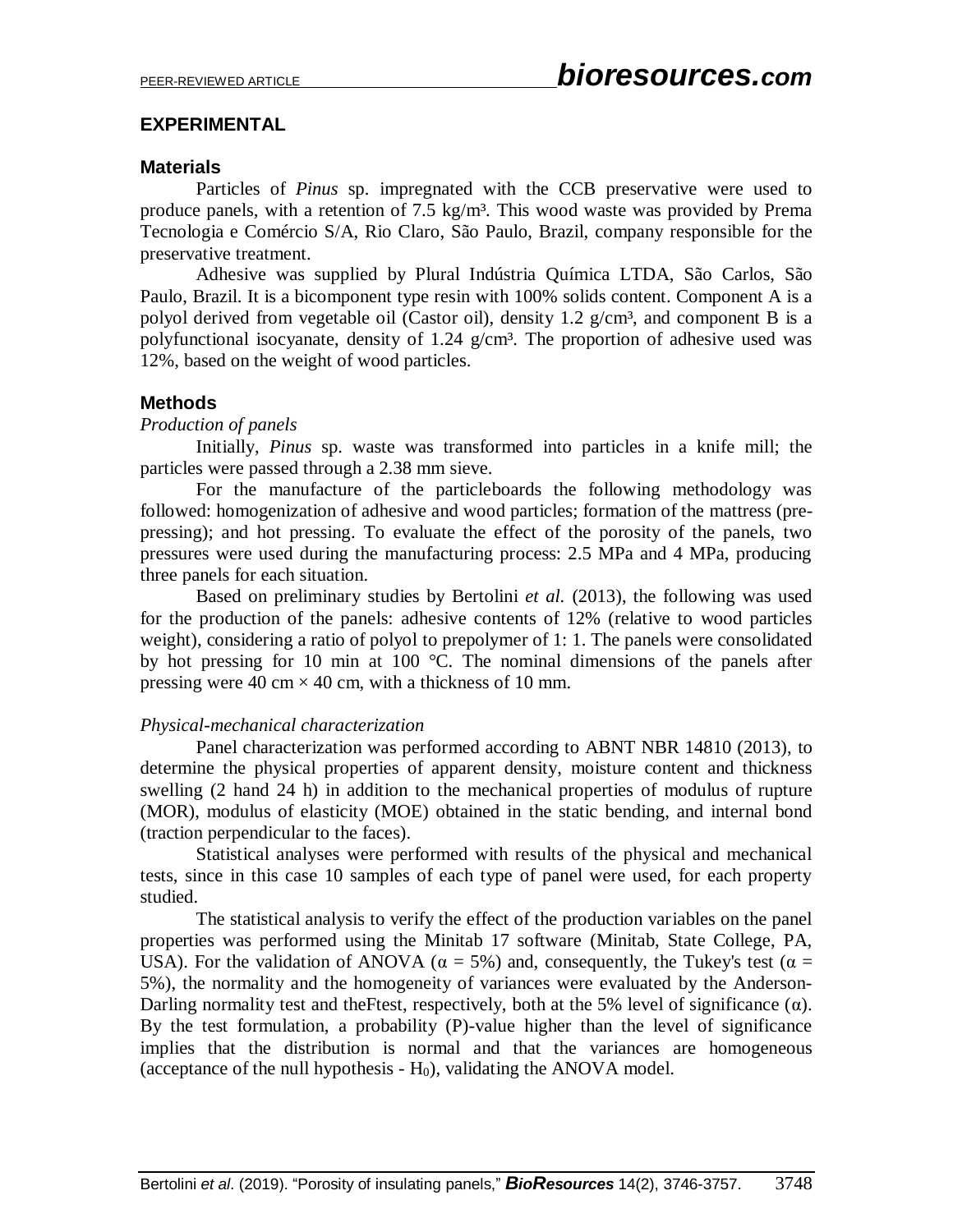### *Sound absorption and thermal property*

Acoustic absorption property, represented by the sound absorption coefficient  $(\alpha)$ , was determined in a reverberant chamber at a scale of 1:5 (Fig. 1), with the measuring frequencies being the scale factor. That way for measurements in the frequency range 500 Hz to 16000 Hz, the range of 100 Hz to 3200 Hz is considered. These values are included in the central frequencies of 1/3 octave bands determined by ISO 354 (2003). Tests were carried out at the Laboratory of Environmental Comfort and Applied Physics (LACAF), Faculty of Civil Engineering of the State University of Campinas (UNICAMP), Campinas, São Paulo, Brazil. Scale analyses were performed, considering the necessary temperature and humidity corrections measured at the time of the test, in order to represent the results obtained in the real scale, as specified by ISO 354 (2003). In order to determine the absorption coefficient, reverberation time measurements were carried out with the Bruel & Kjaer DIRAC 3.0 - Room Acoustics Software - Type 7841 (2003) room acoustic evaluation software (Nærum, Denmark). It was possible to obtain the impulsive response of an ambience using different types of excitation signals (Santos 2011). Using the reverberation time and the total panel sample area in the chamber, the material absorption coefficient (α) was obtained, as described by ISO 354 (2003). According to analysis of the system uncertainty measurement, the error in the value of the absorption coefficient was 0.01. Measurements for obtaining sound absorption were performed on a sample of each type of panel, as the test was performed in reverberant chamber and, even at scale, the area to be filled from the chamber by the sample was considerable.

The thermal conductivity was obtained from a modified version of the fractionated column method, at the Laboratory of Thermal Properties, Department of Materials Engineering, Federal University of São Carlos (UFSCar), São Carlos, São Paulo, Brazil, according to Fig. 1. In this method, the sample is placed in a cavity insulated by a refractory material, whose bottom is heated using a temperature-controlled oven. The specimen is positioned between two blocks of standard material, which have known thermal conductivity.



**Fig. 1.** Test for determination of sound absorption coefficient in reverberant chamber at 1:5 scale (a); test for determination of thermal conductivity (b)

The temperature gradient is obtained by registered temperatures between the specimen and the blocks of standard material, with the aid of thermocouples. Software that considers the registered temperatures and the sample size was used to obtain the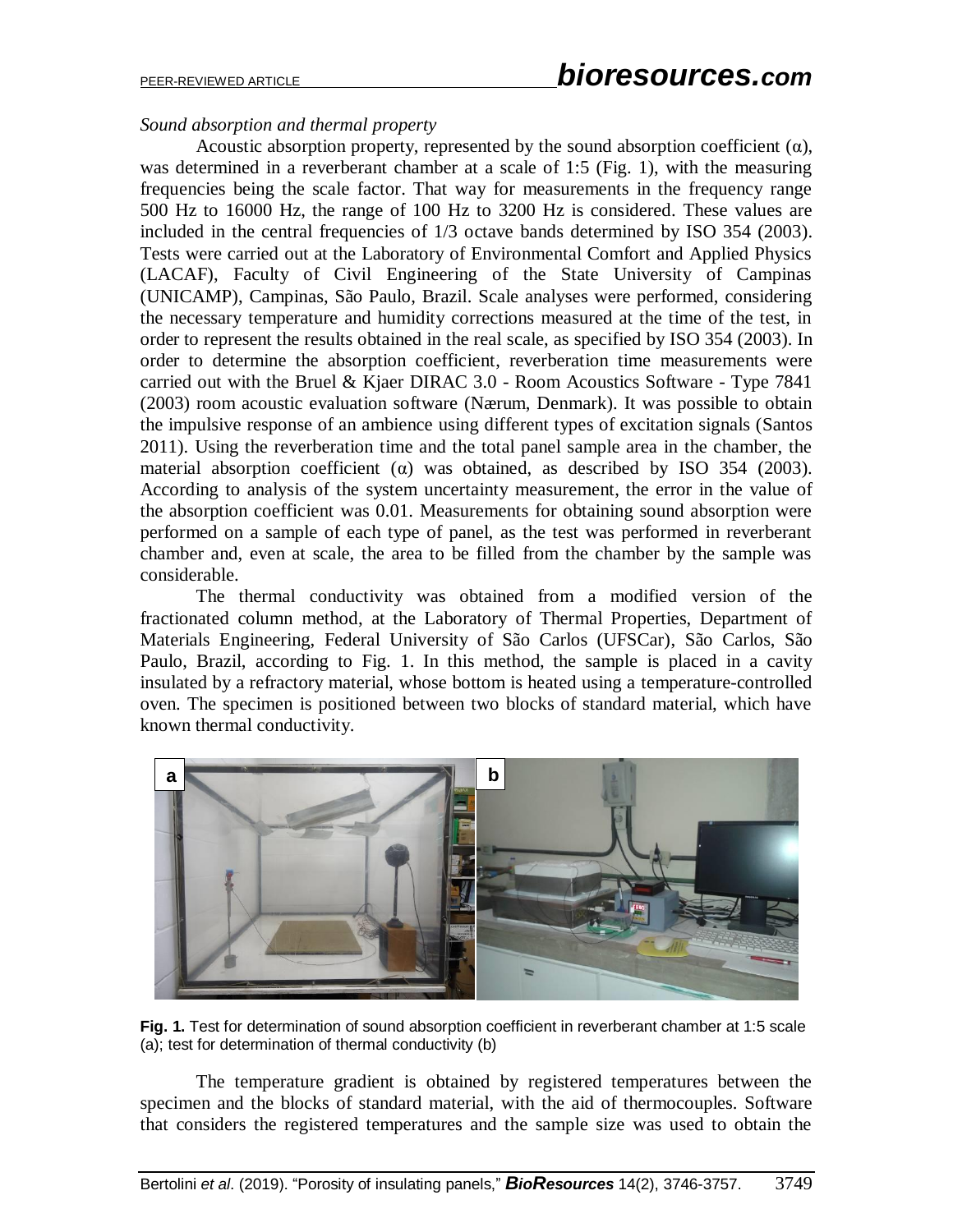thermal conductivity. This test was performed in rectangular samples with dimensions 11.4 cm  $\times$  20 cm. Thermal conductivity measurements were performed at 60 °C, considering that the temperature recorded by the thermocouples on both sides of the sample is lower than the set temperature. The heating rate was  $1 \degree C / \text{min}$ . The test cycle for each sample was 15 h, with 420 min of stabilization of the system to achieve a steady state of conduction of heat, then readings every 1 min for 480 min. The thermal conductivity was obtained as an average of the 480 readings recorded.

#### *Measurement of porosity*

Porosity was analyzed by mercury intrusion porosimetry and scanning electron microscopy (SEM). The porosimetry was performed with a Micromeritics Poresizer 9320 equipment (Norcross, GA, USA), with a pressure capacity of 200 MPa. The following were the process parameters: mercury with surface tension of  $0.485$  g/cm<sup>2</sup>, density between 13.5325 g/mL and 13.5379 g/mL, forward and backward contact angle of 130°, and equilibrium time between low and high pressure of 10 s.

The SEM photomicrographs were obtained with the LEO model 440 equipment (ZEISS, Stockholm, Sweden), with an OXFORD detector, operating with a 20kV electron beam. For both tests, the panel samples were oven dried, eliminating the interference from moisture in these analyses.

## **RESULTS AND DISCUSSION**

#### **Physical and Mechanical Properties**

The physical and mechanical properties of the particleboards as well as the statistical analysis of the results are presented in Tables 1 and 2. The panels were classified as low density  $( $640 \text{ g/cm}^3$ ), according to the ANSI A208.1 (2009) standard.$ Regarding the resistance to water immersion of these panels, ABNT NBR14810 (2013) standard was used as a requirement. In the case of non-structural panels of internal use and thickness between 6 mm and 13 mm, the cited standard calls for a maximum thickness swelling (24 h) of 18%. It is noteworthy that the samples of this work showed a maximum thickness swelling (24 h) of 8.4%, which falls within the range established by the standard.

|                                                                  | Sample            |                 |  |  |
|------------------------------------------------------------------|-------------------|-----------------|--|--|
| <b>Property</b>                                                  | Panels of 2.5 MPa | Panels of 4 MPa |  |  |
| Density- $D$ (kg/m <sup>3</sup> )                                | 590 (6.7)         | 550 (16.79)     |  |  |
| Thickness Swelling - TS - 2h (%)                                 | 4.93 (15.69)      | 3.58(8.02)      |  |  |
| Thickness Swelling - TS -24h (%)                                 | 8.39(6.46)        | 6.39 (10.02)    |  |  |
| Modulus of Rupture - MOR (MPa)                                   | 4.03(40)          | 6.6(17.63)      |  |  |
| Modulus of Elasticity - MOE(MPa)                                 | 449.86 (46.79)    | 759.08 (16.89)  |  |  |
| Internal Bond - IB (MPa)                                         | 1.46 (36.74)      | 1.34 (16.97)    |  |  |
| * Values in parentheses represent the variation coefficient (%). |                   |                 |  |  |

**Table 1.** Physical and Mechanical Properties of Panels

ANSI A208.1(2009) standard determines the MOR and MOE of approximately 2.8 MPa and 500 MPa for panels of class LD-2, in which the 4 MPa panels are inserted. ANSI A194.1 (1973) standard, which deals with panels derived from wood with thermal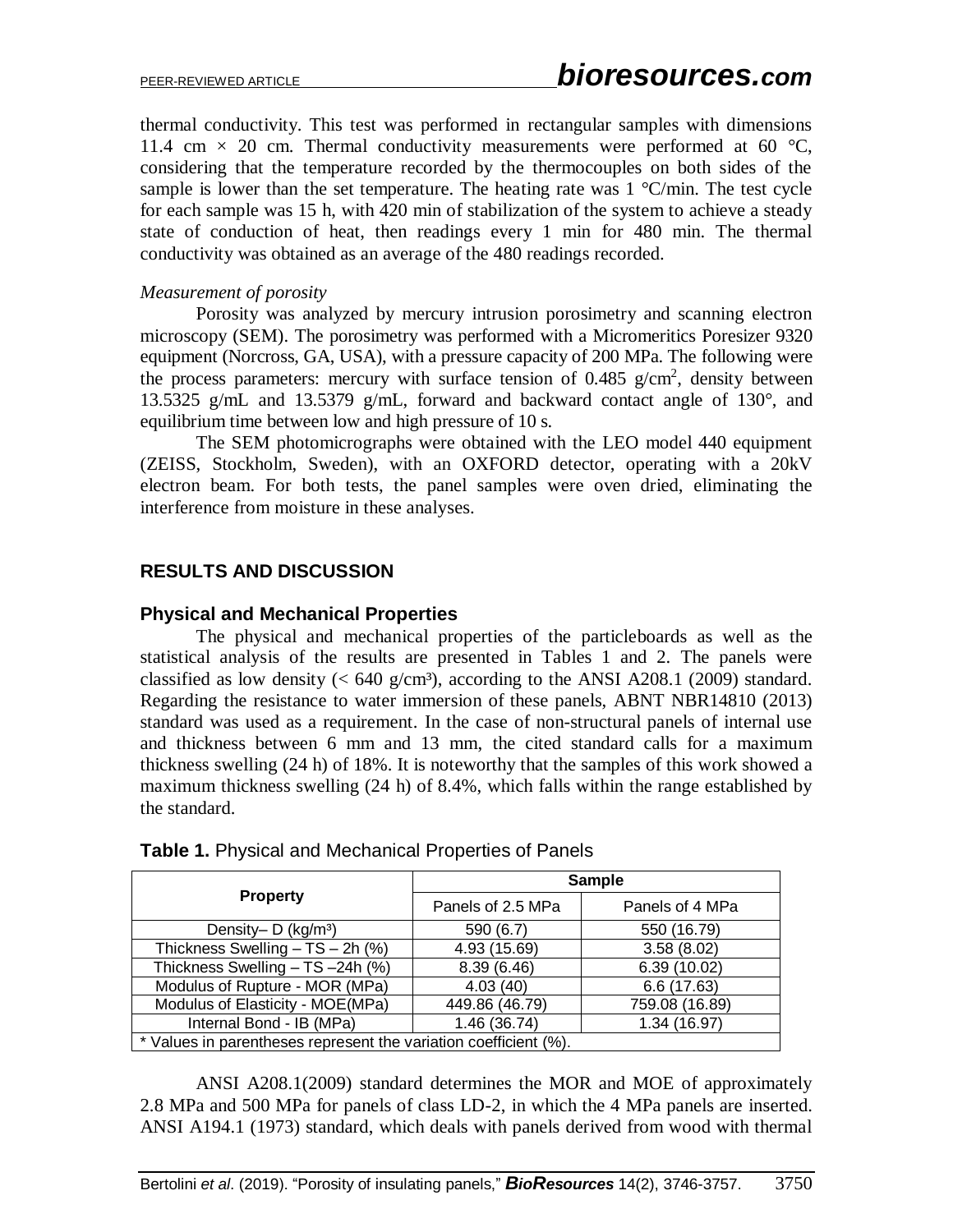and acoustic properties, with a density less than  $0.50$  g/cm<sup>3</sup>, determines values of approximately 1.55 MPa for MOR and 276 MPa for the MOE. In this sense, we highlight the values obtained for the panels in this work, which are higher than the cited codes. It should be noted that mechanical strength is not one of the main requirements in thermoacoustic products.

|                                                                                                            | <b>Property</b>       | D     | TS<br>(2h) | TS<br>(24h) | <b>MOR</b> | <b>MOE</b> | ΙB    |
|------------------------------------------------------------------------------------------------------------|-----------------------|-------|------------|-------------|------------|------------|-------|
| Validation of<br><b>ANOVA</b>                                                                              | Anderson-Darling test | 0.788 | 0.148      | 0.564       | 0.548      | 0.490      | 0.786 |
|                                                                                                            | F test                | 0.125 | 0.348      | 0.718       | 0.379      | 0.261      | 0.116 |
| <b>ANOVA</b>                                                                                               |                       | 0.362 | 0.003      | 0.000       | 0.010      | 0.012      | 0.637 |
| Tukey test*                                                                                                | Panels of 2.5 MPa     | A     | A          | A           | B          | B          | A     |
|                                                                                                            | Panels of 4 MPa       | A     | в          | B           | A          | Α          | A     |
| * A - group of higher average value. Same letters imply treatments with statistically equivalent<br>means. |                       |       |            |             |            |            |       |

## **Table 2.**Validation of ANOVA, ANOVA, and Tukey Test Results

Table 2 shows that the variations in the pressing pressure of the panels affected the property of thickness swelling, at 2h and 24h, as demonstrated by an increase in the swelling associated with the increase in the porosity of the panels. For the mechanical properties of MOR and MOE, the adoption of higher pressure (4MPa) resulted in superior performance.

#### *Panel porosity*

It was observed by means of the micrographic images (Fig. 2) that the panel structure has voids between the wood particles (indicated by the white arrows in the figure), but also voids of smaller size belonging to the microstructure of the wood, such as cell elements.

According to Arenas *et al.* (2014), the porosity is defined as the ratio of the air volume in the void space of a porous material to the total volume of the sample. Although porosity can be observed by means of SEM and ultrasound, the most efficient way of measuring it is by means of a porosimeter.

The porosimetric characteristics of the panels studied are presented in Table 3. Through the results obtained, it was observed that more than half of the panels, in relation to their bulk presented as pores, which can be observed by the porosity of 55.7% for panels of 2.5 MPa and the porosity of 53.6% for the 4 MPa panels. Moreover, the pressing pressure during the fabrication of the panels influenced the material porosity; all the porosimetric characteristics present greater magnitude for the panels of 2.5 MPa.

| <b>PorosimetricCharacteristics</b> | <b>Sample</b>     |                 |  |  |
|------------------------------------|-------------------|-----------------|--|--|
|                                    | Panels of 2.5 MPa | Panels of 4 MPa |  |  |
| Total pore area $(m^2/g)$          | 14.12             | 9.23            |  |  |
| Mean diameter of pores $(\mu m)$   | 30.02             | 19.15           |  |  |
| Porosity (%)                       | 55.7              | 53.64           |  |  |

|  |  | Table 3. Porosimetric Characteristics of Panel Samples |  |  |
|--|--|--------------------------------------------------------|--|--|
|--|--|--------------------------------------------------------|--|--|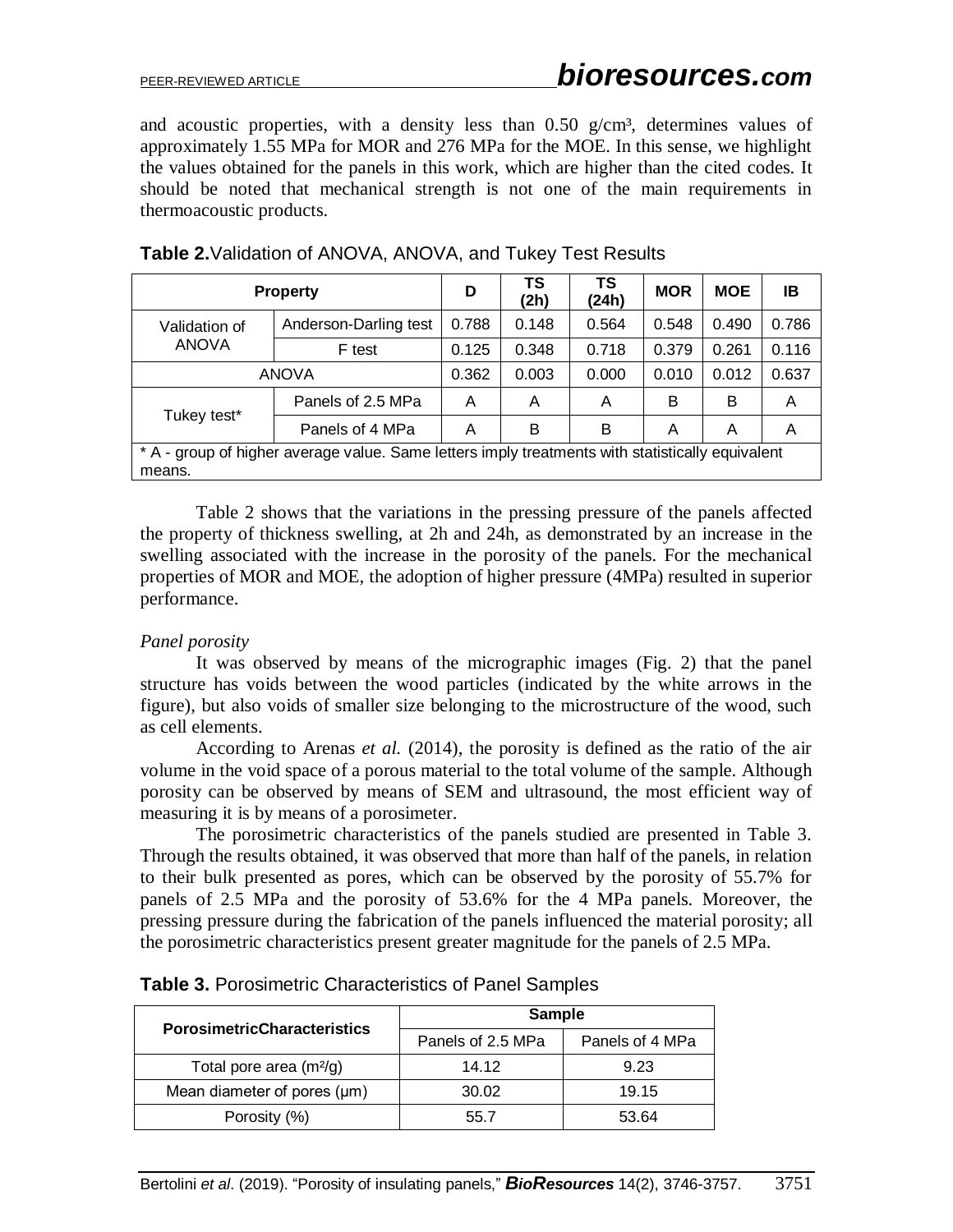

**Fig. 2.** SEM images of(a) 4 MPa and (b) 2.5 MPa panels.

#### *Sound absorption and thermal property*

Figure 3 shows a curve of the acoustic performance of the panels, according to the values of the sound absorption coefficient, at each analyzed frequency. The lower press pressure panels (2.5 MPa) had higher absorption coefficients at lower frequencies (100 Hz and 200 Hz) and at the higher analyzed frequency (3200 Hz). The best acoustic absorption performance was observed for panels of 2.5 MPa with coefficient close to 0.8, which may be related to the higher porosity of this material compared to samples of 4 MPa. It should be noted that the application of these panels will depend on the requirements of the ambience, whether it is necessary to absorb bass sounds (low frequencies) or high pitched sounds (high frequencies).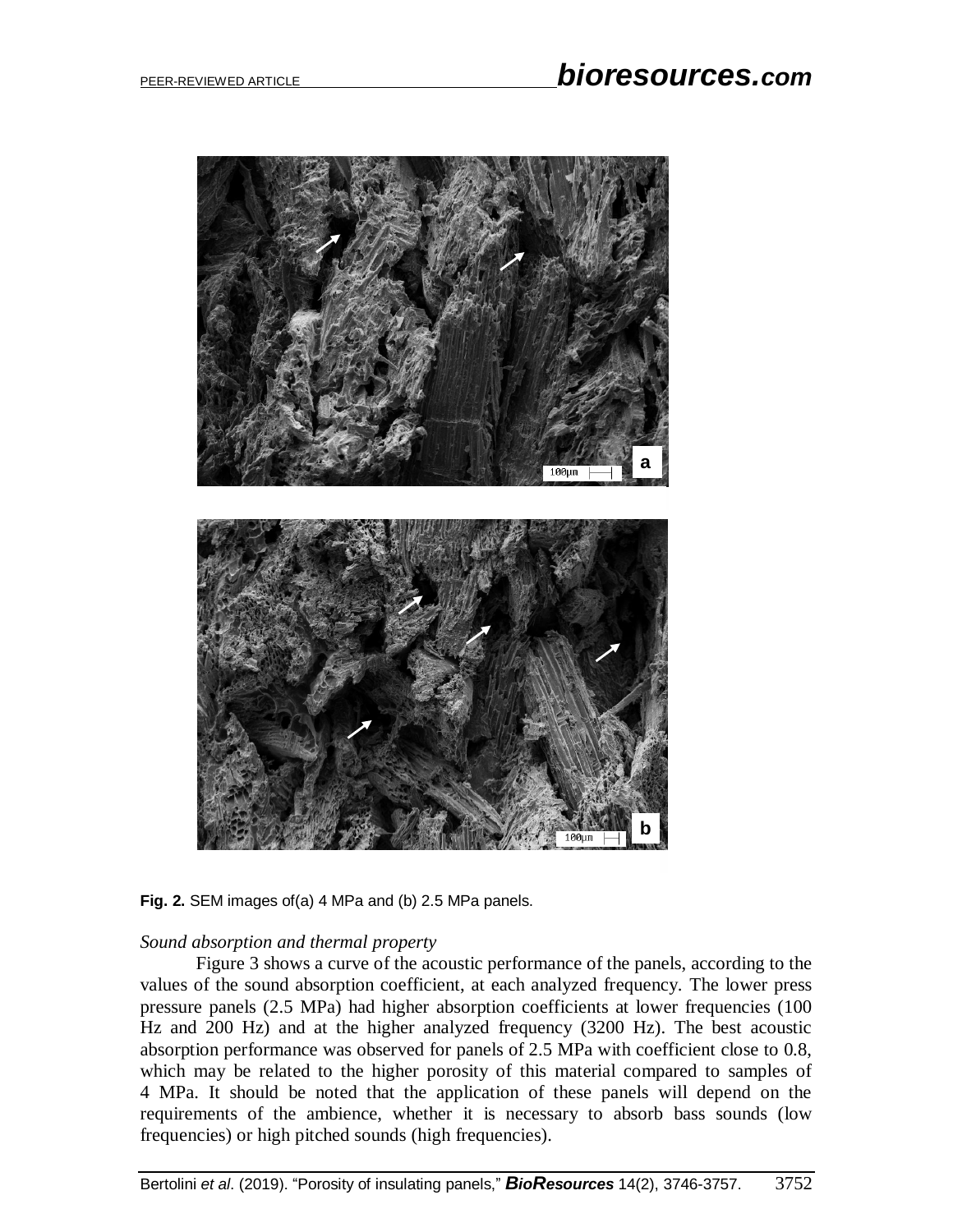

**Fig. 3.** Sound absorption coefficient in relation to the frequency for the panels

Lima *et al.* (2018) analyzed the sound absorption performance of natural kenaf fibers in a reverberant chamber. For samples of 15 mm thickness and apparent density of 149 kg/m³, the absorption coefficient presented was 0.75 for a frequency of 1 kHz. The results obtained in the present study emphasize that the absorption coefficient can be influenced by the sample density, as a sample of lower density can present a structure of greater porosity.

Studies involving sound absorption analysis in impedance tubes show a similar trend. Berardi and Lannace (2015) point out that although the impedance tube measurement method is characterized by the normal incidence of sound to the sample, it is possible to apply some corrective formulas to obtain an approximate value of the random incidence absorption coefficient, which is closer to the actual condition.

Berardi and Lannace (2015) analyzed wood fibers by the impedance tube method and observed an increasing tendency of the sound absorption coefficient proportionally to the higher frequencies, with coefficients of 0.20, 0.40, 0.50, 0.65, and 0.91 for 125, 250, 500, 1000, and 2000 Hz, respectively. Comparing these results with panels of mineralized wood, also analyzed by the authors, smaller coefficients of 0.05, 0.10, 0.10, 0.20, and 0.4 were obtained for the same frequencies. This behavior can be associated to the fact that the mineralized wood panels have cement in their composition and this component can decrease the porosity of the wood and consequently reduces its absorber capacity. It was observed that the sound absorption performance of the panels of this study was close to the work mentioned, even in this case, with products obtained by the compaction of wood particles and adhesive.

Density has a major influence on the thermal properties of materials. According to Luamkanchanaphan *et al.* (2012), the thermal conductivity is directly related to the density of the insulation panels: higher density leads to higher thermal conductivity. In insulation materials, heat transfer occurs in the material and voids filled with air. The heat flow is transferred through the solid and empty substance, while the thermal conductivity of the air inside the voids is much lower than the solid material, which leads to a lower thermal conductivity of all the material (Tangjuank and Kumfu 2011). Compared with previously reported products of the same nature (Table 4), the panels of this work obtained close values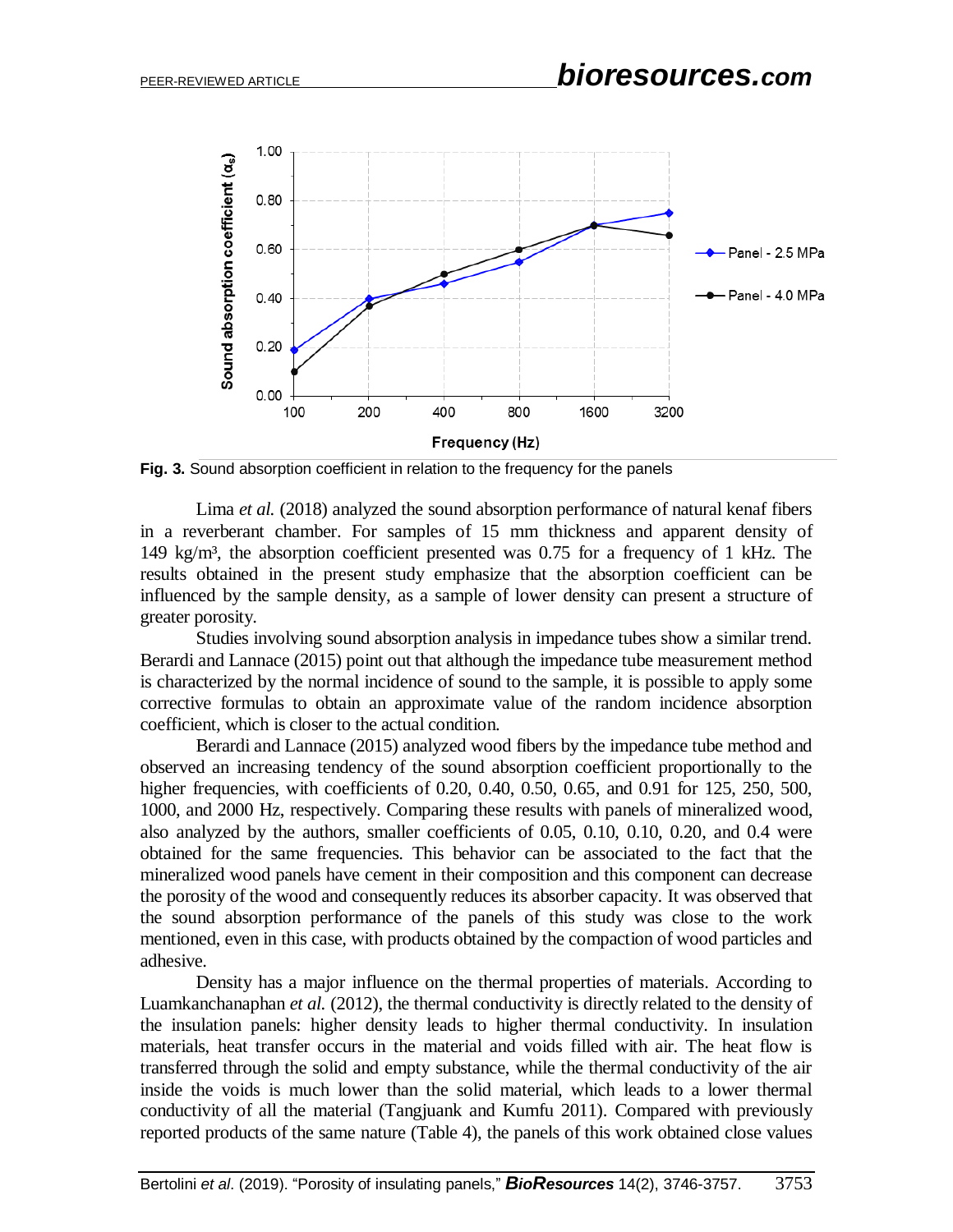of thermal conductivity. The highest density of the study in question may not be a negative factor because the higher density may reflect positively in the mechanical properties.

| <b>Material</b>                                                                               | <b>Thermal</b><br><b>Conductivity</b><br>(W/m.K) | <b>Density</b><br>(Kg/m <sup>3</sup> ) | Reference                   |
|-----------------------------------------------------------------------------------------------|--------------------------------------------------|----------------------------------------|-----------------------------|
| Panels $-2.5$ MPa                                                                             | 0.11                                             | 590                                    | Present study               |
| Panels - 4.0 MPa                                                                              | 0.11                                             | 550                                    |                             |
| Particleboards from Eucalyptus<br>grandis W. Hill ex Maiden and MDI.                          | 0.098                                            | 340                                    | Rauber (2011)               |
| Particleboards from polystyrene foam<br>residues and corn husk, urea<br>formaldehyde adhesive | 0.1936                                           | 969                                    | Lertsutthiwonget al. (2008) |
| Boards from bamboo paper sludge                                                               | 0.125                                            | 800                                    | Zhang et al. (2017)         |

**Table 4.** Comparison of Thermal Conductivity of Panel Samples with the **Literature** 

Even though they presented different densities  $(590 \text{ kg/m}^3 \text{ and } 550 \text{ kg/m}^3)$  and levels ofporosity (55.7% and 53.6%), these property variations were not substantial enough to affect the thermal performance of the panels.

However, studies by Cravo *et al.* (2017) with panels of wood particles and cement packaging residues showed that the density was influential in the thermal conductivity of these products. It should be emphasized that the present authors studied samples with greater variation in density  $(0.4, 0.5, \text{ and } 0.6 \text{ g/cm}^3)$  compared to the work in question, besides the nature of the inputs to allow a reduction of porosity, such as the use of the cement bag.

Vegetable materials have a porous microstructure, a feature that may be more influential on thermal properties than the porosity of the product made from these materials.

Although in this work the relationship between material porosity/density and thermal conductivity has been considered, other factors may interfere with this property, such as environmental factors.

According to Berardi and Naldi (2017), the temperature and the moisture content are influential relative to the conductivity. Although they are not exactly a mechanism of energy transfer, the phase changes of the vapor humidity also have to be considered in the heat transfer analysis, because the changes of state absorb and release large amounts of heat. Thus, both vapor flow and moisture absorption are relevant, and they are usually more critical in insulating materials with open cell structures than with closed cells. According to the authors cited, constant thermal conductivity values can result in actual construction performance differing from project forecasts, with increased energy consumption, possibilities of condensation problems, and lower occupant comfort.

# **CONCLUSIONS**

- 1. Panels with higher pressures presented a lower thickness swelling, in both periods of immersion, resulting in superior mechanical properties.
- 2. The porosity of the panels is also influenced by the intensity of pressure during their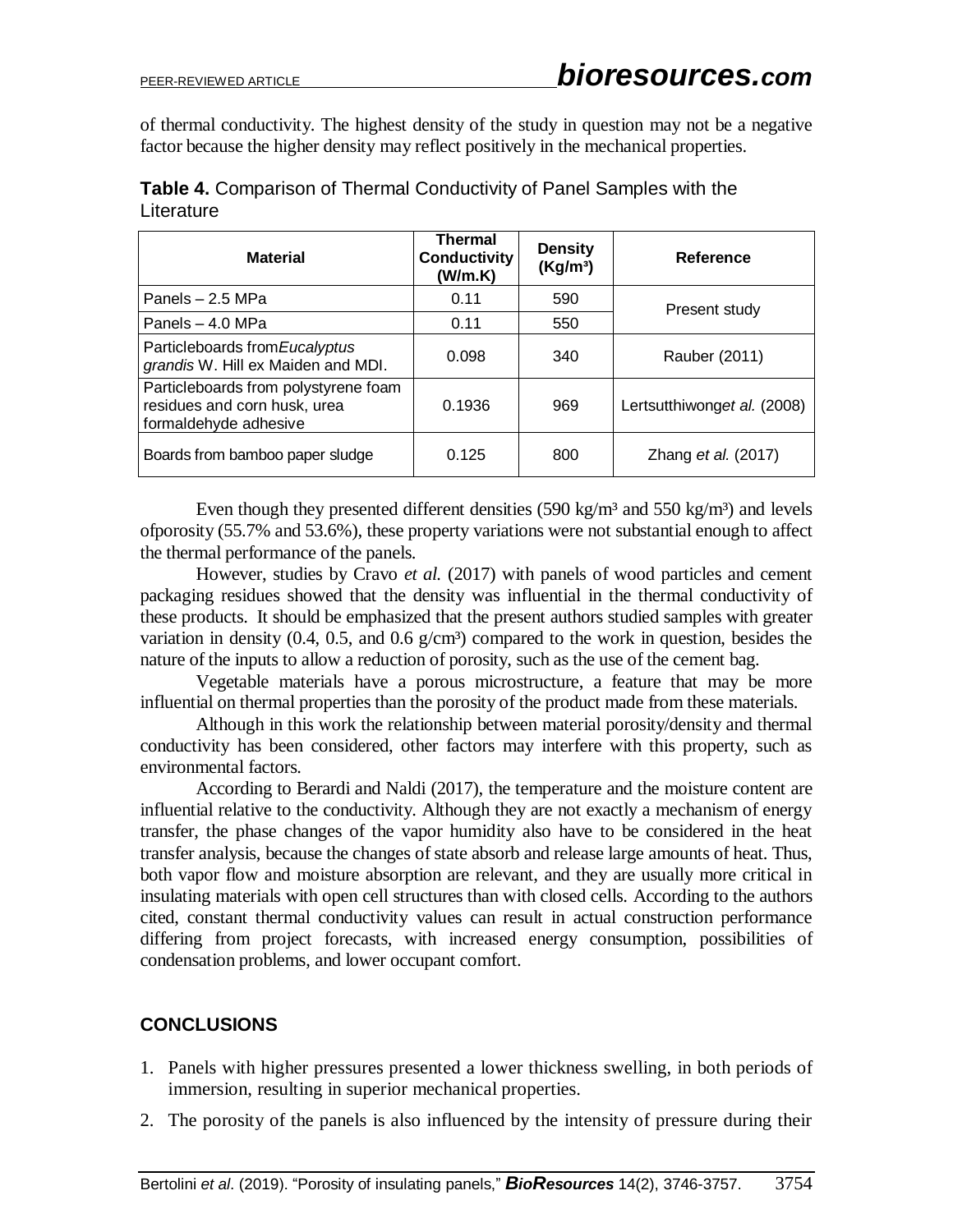manufacture, being larger for panels of 2.5 MPa, representing in both samples more than 50% of their volume. Micrographs show that this porosity is associated with voids between particles and also with those associated with wood microstructural elements.

- 3. The panels of 2.5 MPa, *i.e.*, of higher porosity, were more acoustically efficient, with asound absorption coefficient close to 0.8 at 3.2 kHz. Both samples were more efficient in the absorption of high sounds.
- 4. Regardless of the pressing condition of the panels, the samples had similar thermal conductivity. The panel thermal performance was superior to that of the products suggested in literature, such as bamboo and corn husk.
- 5. In view of the properties analyzed, the panels produced with a lower press pressure of 2.5 MPa have better characteristics for use in thermoacoustic products.

# **ACKNOWLEDGMENTS**

The authors are grateful for the support of the FAPESP - São Paulo Research Foundation, process number 2011/21075-3. The authors also thank the Wood and Timber Structures Laboratory, University of São Paulo (USP); Laboratory of Environmental Comfort and Applied Physics (LACAF), University of Campinas; and Department of Materials Engineering (DEMa), Federal University of São Carlos.

# **REFERENCES CITED**

- ABNT NBR 14810-2 (2013). "Medium density particleboards, Part 2: Requirements and test methods," Brazilian Technical Standards Association, Rio de Janeiro, Brazil.
- Adekoya, M. A., Oluyamo, S. S., Oluwasina, O. O., and Popoola, A. I. (2018). "Structural characterization and solid state properties of thermal insulating cellulose materials of different size classifications," *BioResources* 13(1), 906-917.DOI: 10.15376/biores.13.1.906-917
- ANSI A208.1 (2009). "Particleboard," American National Standards Institute, Composite Panel Association, Gaithersburg, MD, USA.
- Arenas, J. P.,Rebolledo, J., Del Rey, R., and Alba, J. (2014)."Sound absorption properties of unbleached celluloseloose-fill insulation material," *BioResources* 9(4), 6227-6240. DOI: 10.15376/biores.9.4.6227-6240
- Berardi, U., and Lannace, G. (2015). "Acoustic characterization of natural fibers for sound absorption applications," *Building and Environment* 94, 840-852. DOI: 10.1016/j.buildenv.2015.05.029
- Berardi, U., and Naldi, M. (2017). "The impact of the temperature dependent thermal conductivity of insulating materials on the effective building envelope performance," *Energy and Buildings* 144, 262-275. DOI: 10.1016/j.enbuild.2017.03.052
- Bertolini, M. S., Rocco Lahr, F. A., Nascimento, M. F., and Agnelli, J. A. M. (2013). "Accelerated artificial aging of particleboards from residues of CCB treated *Pinus* sp. and castor oil resin," *Materials Research* 16(2), 293-303.DOI: 10.1590/S1516- 14392013005000003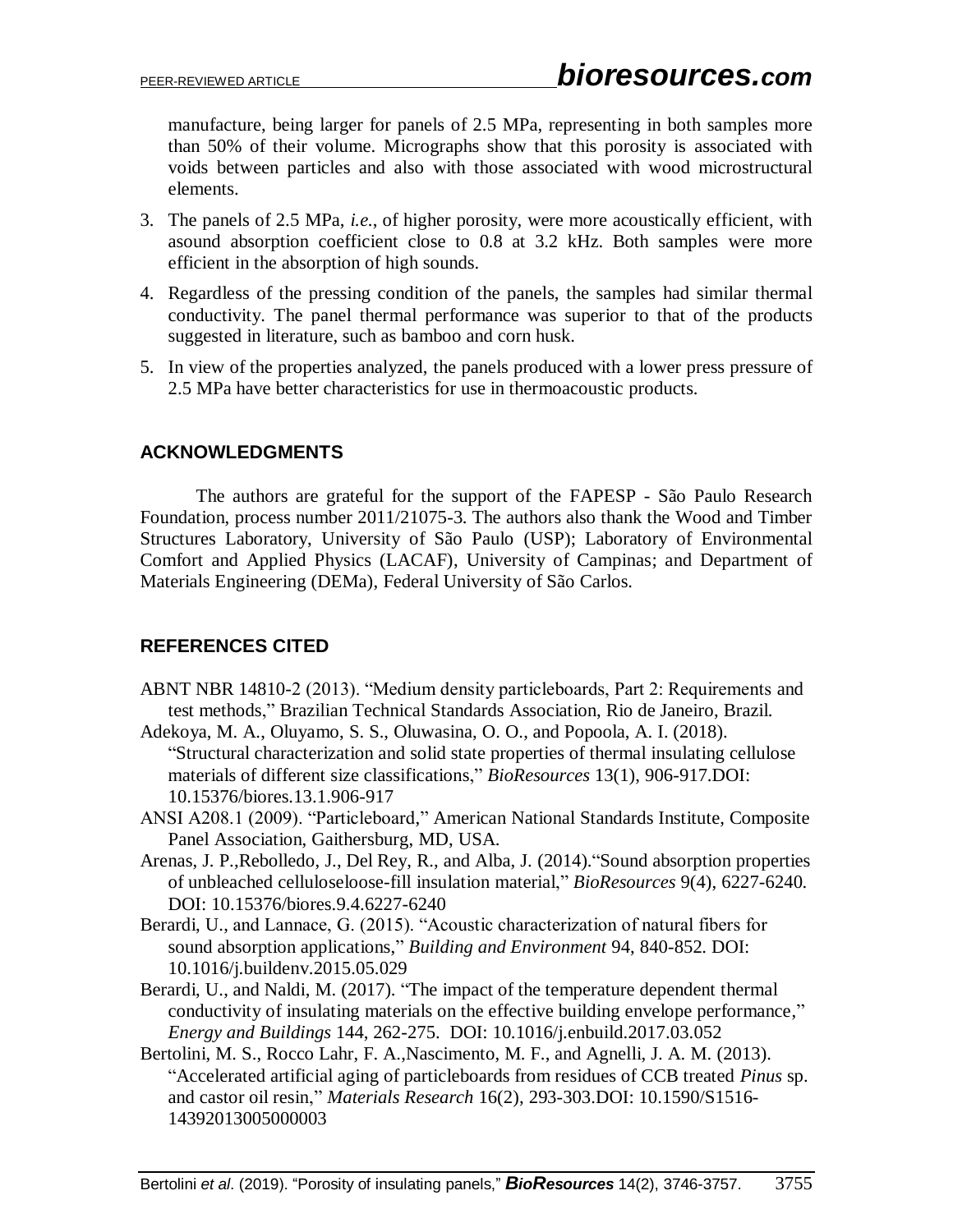- Brüel & Kjaer. Dirac Room Acoustics Software Type 7841.Version 3.0. InstructionManual. Denmark: Brüel & Kjaer Sound & Vibration Measurement A/S, 2003.
- Costa, E. C. (2008). *ArquiteturaEcológica: Condicionamento Térmico Natural*, Blücher, São Paulo, Brazil.
- Cravo, J. C. M. (2013). *Composite Particles with Low Density Peanut Shell, Coconut Fiber and Castor Oil Polyurethane Resin for Application as Castor Lining of Poultry Houses*, Master's Thesis, University of São Paulo, Pirassununga, Brazil.
- Cravo, J. C. M., Sartori, D. L., Mármol, G., Schmidt, G. M., Balieiro, J. C. C. and Fiorelli, J. (2017). "Effect of density and resin on the mechanical, physical and thermal performance of particleboards based on cement packaging," *Construction and Building Materials* 151, 414-421. DOI: 10.1016/j.conbuildmat.2017.06.084
- Crocker, M. J., and Arenas, J. P. (2007). "Use of sound-absorbing materials," in: *Handbook of Noise and Vibration Control*, M. J. Crocker (ed.), John Wiley & Sons, New York, pp. 696-713.DOI: 10.1002/9780470209707
- FAO (2018). "FAOSTAT Forestry," (http://www.fao.org/faostat/en/#data/FO), accessed 18 Mar 2019.
- Ferrández-García, C. C., Ferrández-García, C. E., Ferrández-Villena, M., Ferrández-García, M. T., and García-Ortuño, T. (2017). "Acoustic and thermal evaluation of palm panels asbuilding material," *BioResources* 12(4), 8047-8057. DOI: 10.15376/biores.12.4.8047-8057
- ISO 354 (2003). "Acoustics Measurement of sound absorption in a reverberation room," International Organization for Standardization, Geneva, Switzerland.
- Lertsutthiwong, P., Khunthon, S., Siralertmukul, K., Noomun, K., and Chandrkrachang, S. (2008). "New insulating particleboards prepared from mixture of solid wastes from tissue paper manufacturing and corn peel," *BioResource Technology* 99(11), 4841- 4845. DOI: 10.1016/j.biortech.2007.09.051
- Lima, Z. Y.,Putraa, A., Nora, M. J. M., and Yaakobb, M. Y. (2018). "Sound absorption performance of natural kenaf fibres," *Applied Acoustics* 130, 107-114. DOI: 10.1016/j.apacoust.2017.09.012
- Luamkanchanaphan, T., Chotikaprakhan, S., and Jarusombati, S. (2012). "A study ofphysical, mechanical and thermal properties for thermal insulation from narrowleaved cattail fibers," *APCBEE Procedia*1, 46-52. DOI: 10.1016/j.apcbee.2012.03.009
- Oliveira, P. D. P. S. (2009). *Desenvolvimento e Caracterização Acústica de Elementos Autoportantes para Absorção Sonora em Espaços Tipo Open Space*, Master's Thesis, University of Porto, Porto, Portugal.
- Oliveira, M. C. R. (2010). *Compósito de Poliuretano de Mamona e Resíduo Industrial para IsolaçãoTérmica e Absorção Sonora*, Master's Thesis, The Center of Technology, Federal University of Rio Grande do Norte, Natal, Brazil.
- Rauber, R. (2011). *Caracterização de PainéisAglomerados com Madeira de Eucalipto e Sólidos Granulares de Poliuretano*, Master's Thesis, Federal University of Santa Maria, Santa Maria, Brazil.
- Roque, C. A. L., and Valença, A. C. V. (1998). "Painéis de madeira aglomerada," *BNDS Setorial* (8), 153-170.
- Santos, C. (2011). *Influência do Espalhamento Acústico na Percepção Auditiva de Espaços: Métodos e Desenvolvimentos*, Master's Thesis, University of Campinas, Campinas, Brazil.